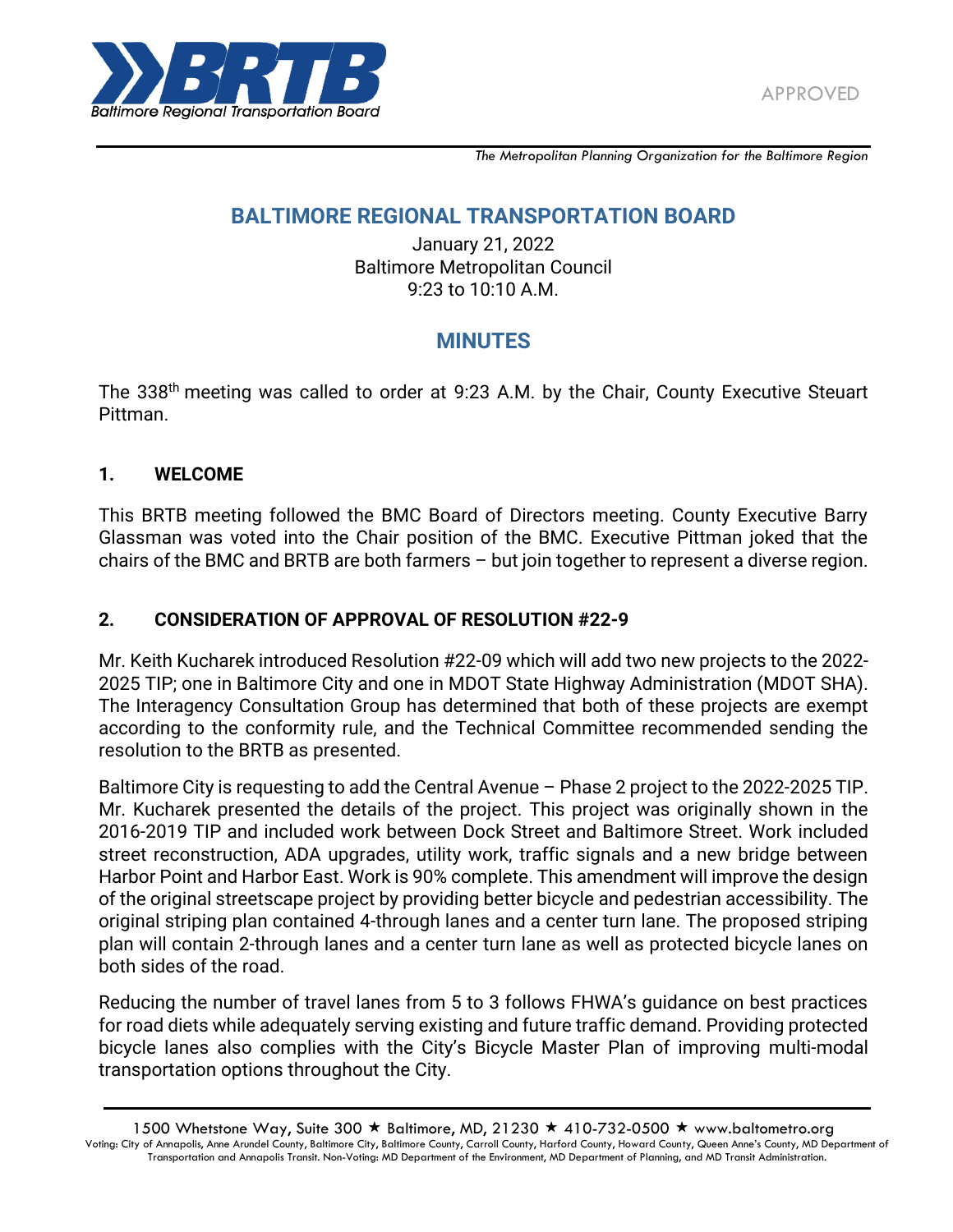Federal Surface Transportation Block Grant (STBG) funds will be used as well as local matching funds. The total estimated cost for the Central Avenue – Phase II project increases from \$51.0 million to \$53.45 million with anticipated completion in October 2022.

MDOT SHA is requesting to add the I-95/I-695 Interchange Bridge Deck Replacement project to the 2022-2025 TIP. Mr. Kucharek presented the details of the project. This project will be added to the 2022-2027 Consolidated Transportation Program and must be added to the FY 2022-2025 TIP in order to accommodate the anticipated February 2022 advertisement date.

The project will replace 10 bridge decks with latex modified concrete before they reach a deteriorated state. Also included in this amendment is the upgrade of bridge parapets in order to meet current safety standards.

National Highway Performance Program (NHPP) funds as well as matching funds will be used for this project. Total design cost, including the requested \$1.97 million is \$2.2 million. Construction cost is \$25.0 million. MDOT SHA is using toll credits to increase the share of federal funding to 95%. The project will be advertised for construction in February 2022 with anticipated construction completion and all bridges open to traffic in the summer of 2024.

Mr. Pittman asked for any comments or questions. No one requested the opportunity to comment or ask questions. Mr. Pittman requested a vote on Resolution #22-9. Mr. Calvin Ball moved approval of Resolution #22-9 and Mr. Jim Moran seconded the motion. The resolution passed unanimously.

# *[PowerPoint: January 2022 TIP Amendments]*

# **3. CONSIDERATION OF APPROVAL OF RESOLUTION #22-10**

Ms. Cindy Burch shared an overview of recent crash trends and the proposed targets for the traffic safety performance measures (fatalities, fatality rate per vehicle miles traveled (VMT), serious injuries, serious injury rate per VMT, and non-motorized fatalities and serious injuries). She noted the effects of the COVID-19 pandemic on trends in 2020, notably an increase in traffic fatalities while crashes and injuries decreased.

Ms. Burch explained a new target-setting methodology that was employed by the State and adapted for these regional targets. This resolution follows the statistical approach used in the Highway Safety Improvement Program (HSIP) and Highway Safety Plan (HSP) reports submitted to FHWA and NHTSA, respectively, in 2021.

Mr. Pittman asked for any news on the 2021 crash numbers, if this trend is continuing. Ms. Burch noted that the 2021 crash data have not been released yet (typically in fall). Per the [www.zerodeathsmd.gov](http://www.zerodeathsmd.gov/) website, there have been 26 fatalities in 2022 so far, there were 547 in 2021, and 573 in 2020. The 2021 figure is not official at this time as reports may still be submitted, but it appears that 2021 will have fewer fatalities than 2020.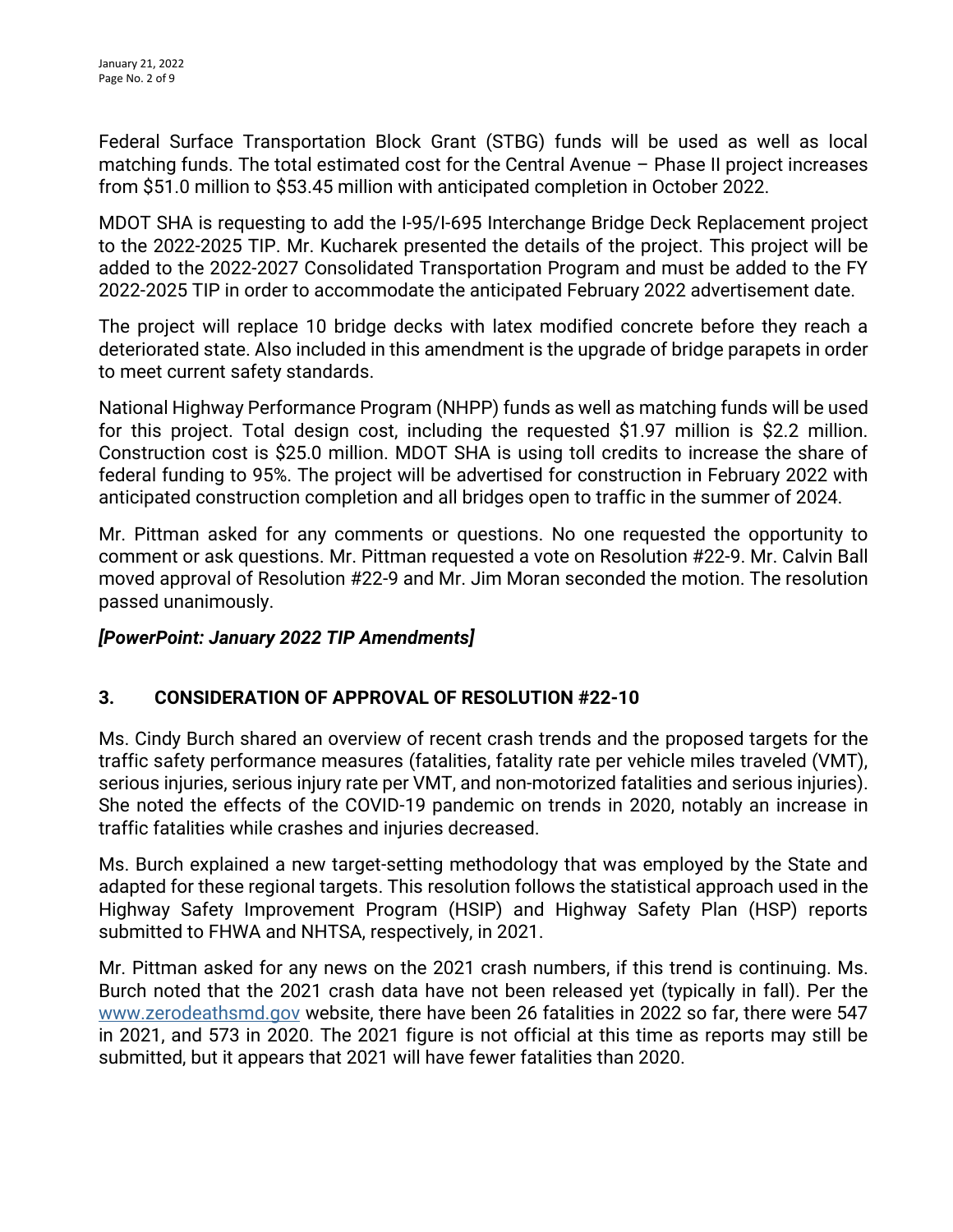Mr. Robert McCord asked for the definition of non-motorized person. Ms. Burch explained that those are individuals reported as pedestrians or bicyclists, essentially anyone other than a vehicle occupant (including motorcycles).

Mr. Pittman asked if the regional and state trends also reflect national numbers. Ms. Burch shared that unfortunately the dramatic increase in fatalities and crash severity was seen nationwide. She also explained that partners in the behavioral safety field thought that reduced exposure would lead to safer roads, but having fewer vehicles on the road actually led to more severe crashes during the pandemic. Speeding and reckless driving behavior increased, impaired driving was seen during non-traditional time periods (e.g. mid-day on a weekday), and more unrestrained occupants were seen. The speeding behavior is problematic because it seems to be persisting as more cars are back on the road with those risky drivers. Ms. Burch noted the Safe System Approach and other safety efforts at BMC as potential for addressing some of these issues.

### *[PowerPoint: Highway Safety Performance Targets]*

# **4. PRESENTATION: INFRASTRUCTURE INVESTMENT AND JOBS ACT**

Acting Secretary Jim Ports began his discussion by sharing some of his previous experience, including a stint as Deputy Administrator at NHTSA. He was complimentary of the safety presentation and stated his commitment to all road users, including non-drivers. Mr. Ports also identified the first round of Highway Safety Improvement Program (HSIP) grants to local jurisdictions.

Began this section with gratitude for the work Greg Slater did at MDOT. Regarding the IIJA, it identified \$567B nationally, with \$274B additional spending over current levels. Much of the money in the IIJA was anticipated for future formula programs. In Maryland, \$4.6B is for highway funding and \$1B will be new to the program, there is \$300M new for transit, and \$158M new for airport funding. The IIJA was passed but not yet appropriated by Congress. There are some shovel-ready projects, they may move forward depending on any new regulations that comes with the funding.

MDOT understands the value of new funding, transportation network open access to employment, supports a robust supply chain, provides transit projects that support access to education and jobs, allows for transit oriented development (TOD) with associated private investment, as well as funding for the port/airport to access new markets.

Also of note, early this year the Statewide Transit Plan was made available for public comment through 2/18 and is a 50-year roadmap for what is next. Now in this legislative session, the administration introduced a bill that repeals the current sunset. Currently the level of HUR going to the jurisdictions is 13.5% and is scheduled to go to 9% in 2025. The bill extends funding at 13.5% into the future. Also introduced is rear-facing infant car seats, the ability for members of the military, students, or workers living out of state to renew licenses online. The administration is also looking to make tax credits available to businesses to support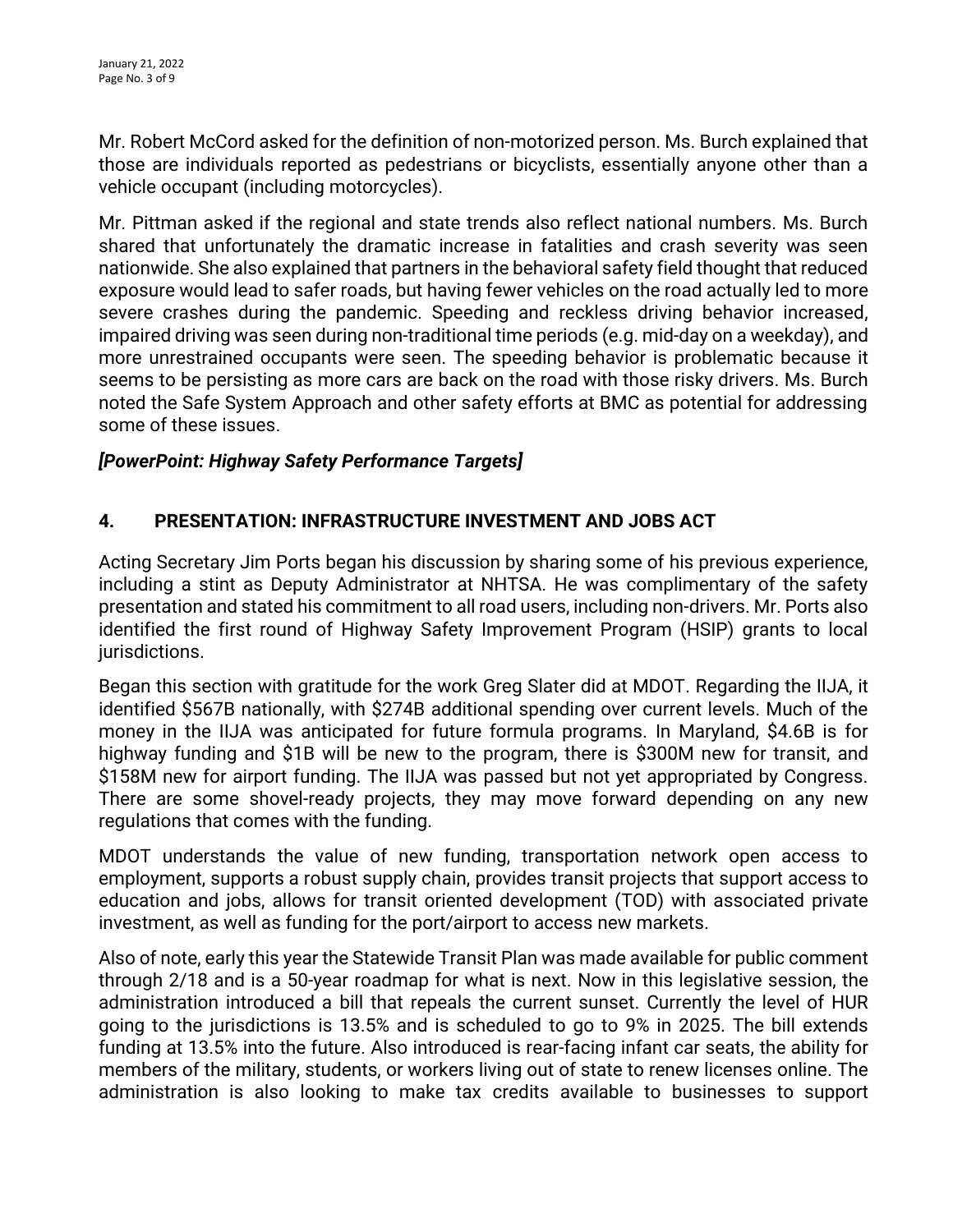commuter choices other than driving alone. Finally, there is a bill to protect transit workers, making it a 2<sup>nd</sup> degree felony to assault transit operators.

#### **5. PUBLIC PARTICIPATION OPPORTUNITY**

No one attending the meeting chose to address the BRTB.

### **6. OTHER BUSINESS**

There was no other business.

The meeting adjourned at 10:10 A.M.

#### *Members*

Calvin Ball, County Executive of Howard County Gavin Buckley, Mayor of the City of Annapolis Kwaku Duah, Annapolis Transit Barry Glassman, Harford County Executive Mike Kelly, Director Baltimore Metropolitan Council (BMC) Ryan Long, Federal Transit Administration, Region III Rob McCord, Secretary Maryland Department of Planning James J. Moran, Queen Anne's County Commissioner Greg Murrill, Federal Highway Administration (FHWA), Maryland Division John Olszewski, Jr., Baltimore County Executive Steuart Pittman, Anne Arundel County Executive James Ports, Secretary Maryland Department of Transportation (MDOT) Brandon Scott, Baltimore City Mayor Stephen Wantz, Carroll County Commissioner

#### *Staff and Guests*

Bala Akundi, BMC Kwame Arhin, FHWA, MD Division Regina Aris, BMC Holly Arnold, Maryland Transit Administration (MDOT MTA) Samantha Biddle Tony Bridges, State Delegate Cindy Burch, BMC Tyson Byrne, MDOT Steve Cohoon, Queen Anne's County Department of Public Works David Cookson